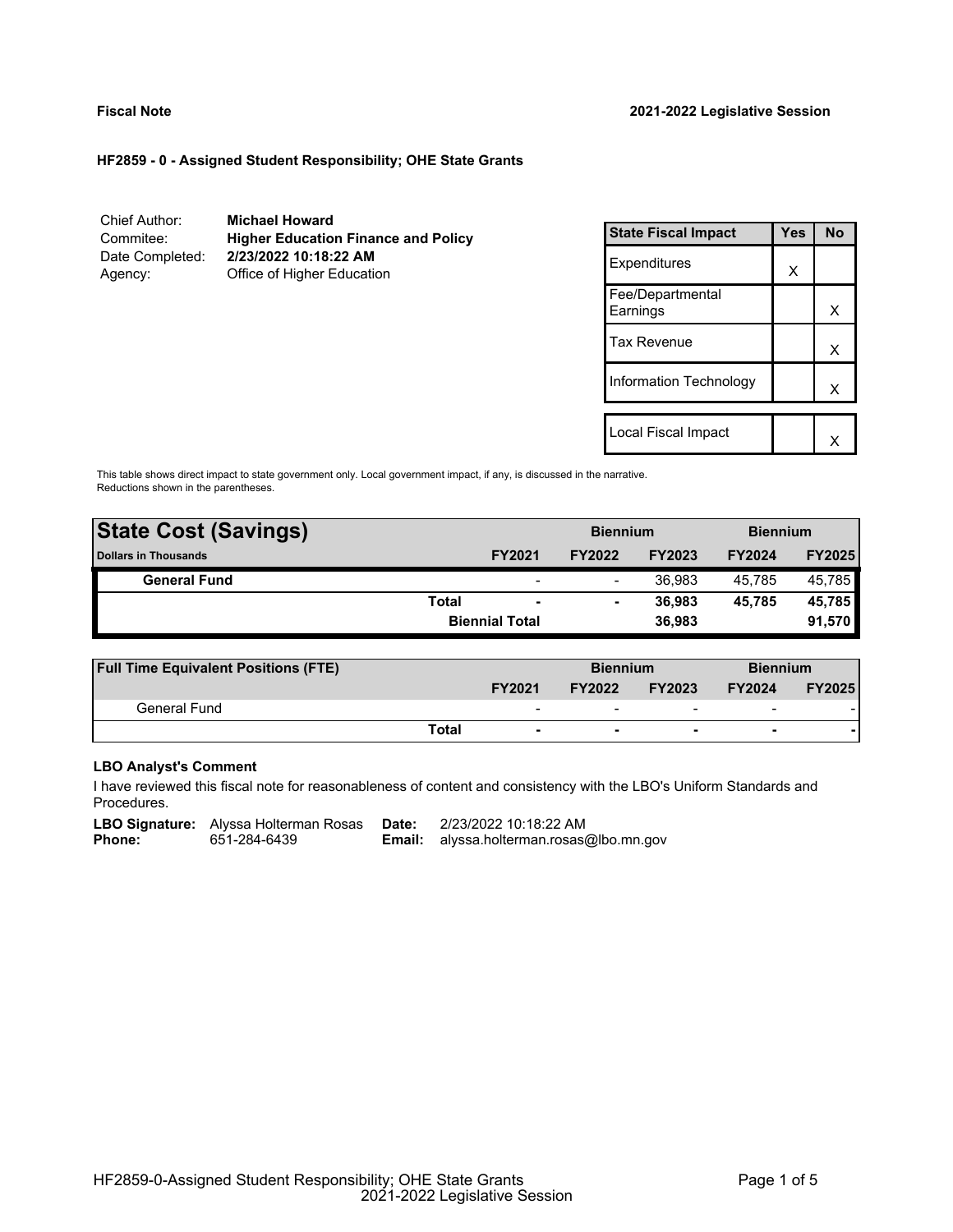## **State Cost (Savings) Calculation Details**

This table shows direct impact to state government only. Local government impact, if any, is discussed in the narrative. Reductions are shown in parentheses.

\*Transfers In/Out and Absorbed Costs are only displayed when reported.

| State Cost (Savings) = 1-2                        |              | <b>Biennium</b>       |               |               | <b>Biennium</b> |               |
|---------------------------------------------------|--------------|-----------------------|---------------|---------------|-----------------|---------------|
| <b>Dollars in Thousands</b>                       |              | <b>FY2021</b>         | <b>FY2022</b> | <b>FY2023</b> | <b>FY2024</b>   | <b>FY2025</b> |
| <b>General Fund</b>                               |              |                       |               | 36,983        | 45,785          | 45,785        |
|                                                   | <b>Total</b> |                       |               | 36,983        | 45,785          | 45,785        |
|                                                   |              | <b>Biennial Total</b> |               | 36,983        |                 | 91,570        |
| 1 - Expenditures, Absorbed Costs*, Transfers Out* |              |                       |               |               |                 |               |
| <b>General Fund</b>                               |              |                       |               |               |                 |               |
| Expenditures                                      |              |                       |               | 42,021        | 45,785          | 45,785        |
| <b>Absorbed Costs</b>                             |              |                       |               | (5,038)       |                 |               |
|                                                   | Total        | ۰                     | ٠             | 36,983        | 45,785          | 45,785        |
|                                                   |              | <b>Biennial Total</b> |               | 36,983        |                 | 91,570        |
| 2 - Revenues, Transfers In*                       |              |                       |               |               |                 |               |
| <b>General Fund</b>                               |              |                       |               |               |                 |               |
|                                                   | Total        | ٠                     |               |               |                 |               |
|                                                   |              | <b>Biennial Total</b> |               |               |                 |               |

# **Bill Description**

HF 2859.0 amends State statute section 136A.121, subdivision 5, reducing the Assigned Student Responsibility used in calculation of a Minnesota State Grant from 50% of total cost of attendance to 46% of the total cost of attendance.

#### **Assumptions**

The estimates provided are the result of a cost simulation of State Grant data projecting fiscal year 2021 actual spending to fiscal years 2022-2023, using: award parameters in law as of February 15, 2022, changes specified in the proposed legislation, and tuition and fee changes provided by institutional representatives.

Spending estimates use the following the program parameters to calculate Federal Pell and Minnesota State Grants as shown in the table below.

Table 1: Minnesota State Grant Award Parameters

|                                                                | FY2022   | FY2023                  |
|----------------------------------------------------------------|----------|-------------------------|
|                                                                | Actual   | Projected               |
| Living and Miscellaneous Expense Allowance                     | \$10,530 | \$11,110                |
| Assigned Student Responsibility                                | 50%      | 50%                     |
| <b>Tuition and Fee Maximums</b>                                |          |                         |
| <b>Students in Two-Year Programs</b>                           | \$6,287  | $$6,507$ <sup>ii</sup>  |
| Students in Four-Year Programs                                 | \$15,368 | $$15,599$ <sup>II</sup> |
| <b>Federal Pell Grant Maximum</b>                              | \$6,495  | \$6,495 <sup>ii</sup>   |
| Rationing Surcharge on Assigned Family Responsibility          | 0%       | 0%                      |
| Proration for the Assigned Family Responsibility               |          |                         |
| Dependent Students (Parent Contribution)                       | 79%      | 79%                     |
| Independent Students with Dependents (Student Contribution)    | 71%      | 71%                     |
| Independent Students without Dependents (Student Contribution) | 35%      | 35%                     |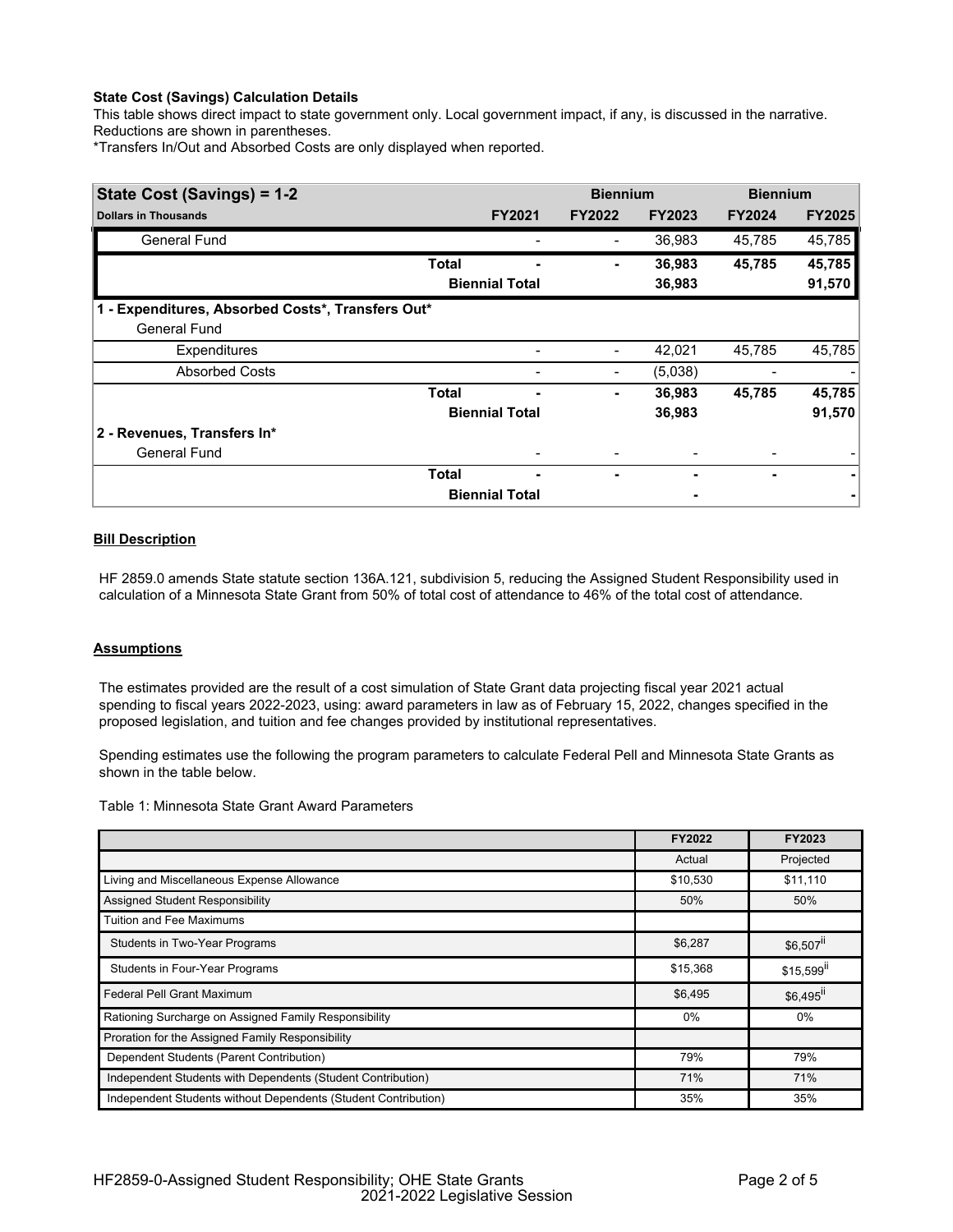# <sup>i</sup> Estimated

Federal Poverty Guidelines: Living and Miscellaneous Expense Allowance

The Living and Miscellaneous Expense Allowance is set at an amount equal to the Federal Poverty Guidelines for a single person household living in Minnesota for a nine-month period. The Department of Health and Human Services issues Federal Poverty Guidelines annually on January 31. Under Minnesota law, the LME is equal to the federal poverty guidelines plus one percent.

For FY2022, the LME is to be \$10,530. For FY2023, the LME is estimated to be \$11,110.

## Change in Wages

The State Grant spending projection incorporates data about changes in wages of Minnesota tax filers from Minnesota Management and Budget (MMB). MMB uses the tax filer data in projections of state revenue and spending across multiple agencies and updates the information each March. For fiscal year 2021-2022 projections, the model utilizes data from applicable tax years to update student and family wages and adjusted gross incomes. For fiscal year 2023 projections, estimated changes in wages are derived from estimates provided by MMB following the onset of the COVID-19 pandemic derived from the Employment Cost Index. As of February 15, 2022, the wage increase for FY2022 is estimated to be +2.7% and the wage increase for FY2023 is estimated to be +2.6%.

#### Enrollment Assumptions

The State Grant spending forecast also incorporated estimated enrollment changes in the number of Minnesota resident undergraduates enrolling at each institution. Table 2 shows information about enrollment changes for fiscal years 2022- 2023. Overall enrollment changes serve to estimate changes in the number of Minnesota resident aid applicants. The agency revises enrollment assumptions as new enrollment data becomes available. A change in total enrollment of plus or minus one percentage point annually changes projected state grant spending by an estimated \$2.0 million.

#### Table 2: Enrollment Assumptions

|                                            | FY2022           | FY2023           |
|--------------------------------------------|------------------|------------------|
|                                            | <b>Fall 2021</b> | <b>Fall 2022</b> |
| System                                     | Actual           | Projected        |
| Minnesota State Colleges                   | $-7.3%$          | $-0.7%$          |
| Minnesota State Universities               | $-6.2%$          | $-0.6%$          |
| University of Minnesota Twin Cities        | 1.30%            | $-0.5%$          |
| Morris, Crookston, Duluth                  | $-4.05%$         | 1.8%             |
| <b>Private Not-for-Profit Institutions</b> | $-3.6%$          | $0.0\%$          |
| <b>Private For-Profit Institutions</b>     | $-6.0%$          | $-2.0%$          |

#### Pell Grant Changes in Law

A federal appropriations bill passed late in calendar year 2020 raised the Pell Grant maximum to \$6,495 for fiscal year 2022, following raises to the Pell Grant maximum in the two prior years. Currently federal appropriations for the Pell Grant program for fiscal year 2023 has not been approved by Congress. The Office will continue to monitor Congressional activity regarding funding of the federal Pell Grant program, and future projections will include updated Pell Grant amounts.

#### Tuition and Fee Increases

OHE gathered information about tuition and fee increases for fiscal years 2020-2023 from institutional and system representatives. Table 3 below details actual and estimated tuition and fee increases for State Grant calculations as reported by institutions for projections of spending.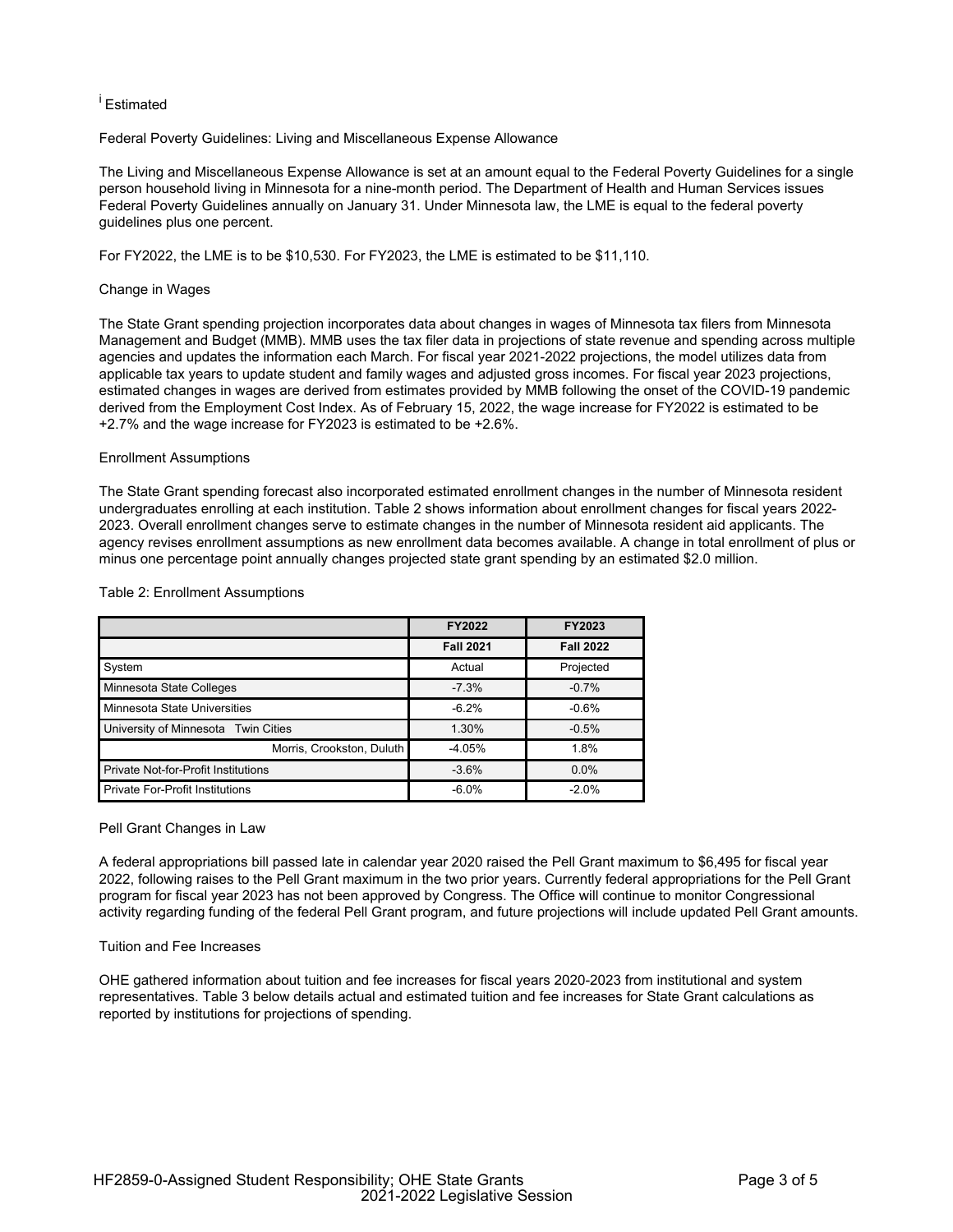Table 3: Annual Changes in Minnesota Resident Undergraduate Tuition and Fee Rates

|                                       | <b>FY2020</b> | FY2021 | FY2022  | FY2023    |
|---------------------------------------|---------------|--------|---------|-----------|
| System                                | Actual        | Actual | Actual  | Projected |
| Minnesota State Colleges              | 2.9%          | 1.8%   | 3.9%    | 3.5% lil  |
| Minnesota State Universities          | 3.4%          | 1.4%   | $7.1\%$ | 3.5% iii  |
| University of Minnesota               | 2.3%          | $0\%$  | 1.7%    | 0% to 3%  |
| Private Not-for-Profit Institutions " | 3.3%          | 3.4%   | 1.8%    | 3.0%      |
| Private For-Profit Institutions"      | 0.9%          | 1.0%   | 1.5%    | $-3.0\%$  |

*<sup>i</sup> Unadjusted for tuition reset authorized in state law. ii Actual percent change in average tuition and fees charged for all* terms of the 2020-2021 academic year. May differ from published rate changes, which calculate percent change from<br>spring semester 2021 (see table 8b). <sup>iii</sup> Reflects maximum increase allowed in law. <sup>iv</sup> Tuition and fees e *tuition and fees maximums currently established in law for determining State Grant awards.*

## Federal Need Analysis

The forecasted spending model for the Minnesota State Grant incorporates all changes passed by Congress or made by the U.S. Department of Education to the federal need analysis as of July 2021. The U.S. Department of Education releases annual updates to the tables in the statutory "Federal Methodology Need Analysis" used to determine a student's EFC.

Significant changes to federal student aid policy, including simplifying the Free Application for Federal Student Aid (FAFSA), expanding Pell Grant eligibility to incarcerated students, and the repeal of limitations on subsidized loan eligibility for undergraduate Direct Loans were attached to the Consolidated Appropriations Act, 2021 which was signed into law on December 27, 2020. The changes include, but are not limited to:

- Reduction in the number of questions on the FAFSA,
- Decrease in the number of students required to report asset information,
- Determines Pell Grant award amount using a federal poverty level model, and
- · Changes the calculation of the Expected Family Contribution and renames it the Student Aid Index.

These changes will impact Minnesota State Grant eligibility and awards. At this time, the Office is still awaiting further guidance from the U.S. Department of Education in order to assess the impact for Minnesota. A summary of changes is available from the National Association of Student Financial Aid Administrators (NASFAA) https://www.nasfaa.org/consolidated\_approps\_21.

#### **Expenditure and/or Revenue Formula**

The estimated total cost for FY23 is \$36,983M over estimated base resources of \$218.839M. Fiscal cost is derived from projected spending for FY2023 after changes are adopted less current base general fund appropriations for FY2023, plus an additional \$8.802M in funding projected to carry forward from FY22, estimating \$5.04M in costs absorbed by existing program funds. Projected spending after changes totaled \$255.822M. This total includes estimated spending for State Grant awards made to students who qualify for a State Grant by completing a state aid application and meeting eligibility requirements under the Minnesota Dream Act (\$1.3M).

The changes result in 13 new students receiving state grants in FY2023 as compared to base awards, but this change also increases grants to all recipients. The average state grant increases by \$635 in FY2023 as compared to base awards.

| Fiscal Year 2023                         | State Grant Spending (in<br>millions) | <b>State Grant</b><br>excluding Dream<br>Act applicants | Number of<br>Recipients<br>(estimated) | Average State Grant<br>Award<br>(estimated) |
|------------------------------------------|---------------------------------------|---------------------------------------------------------|----------------------------------------|---------------------------------------------|
| February Spending Projection Current Law | \$213,801                             | \$212.501                                               | Current Law:<br>66,127                 | Current Law:<br>\$3,214                     |